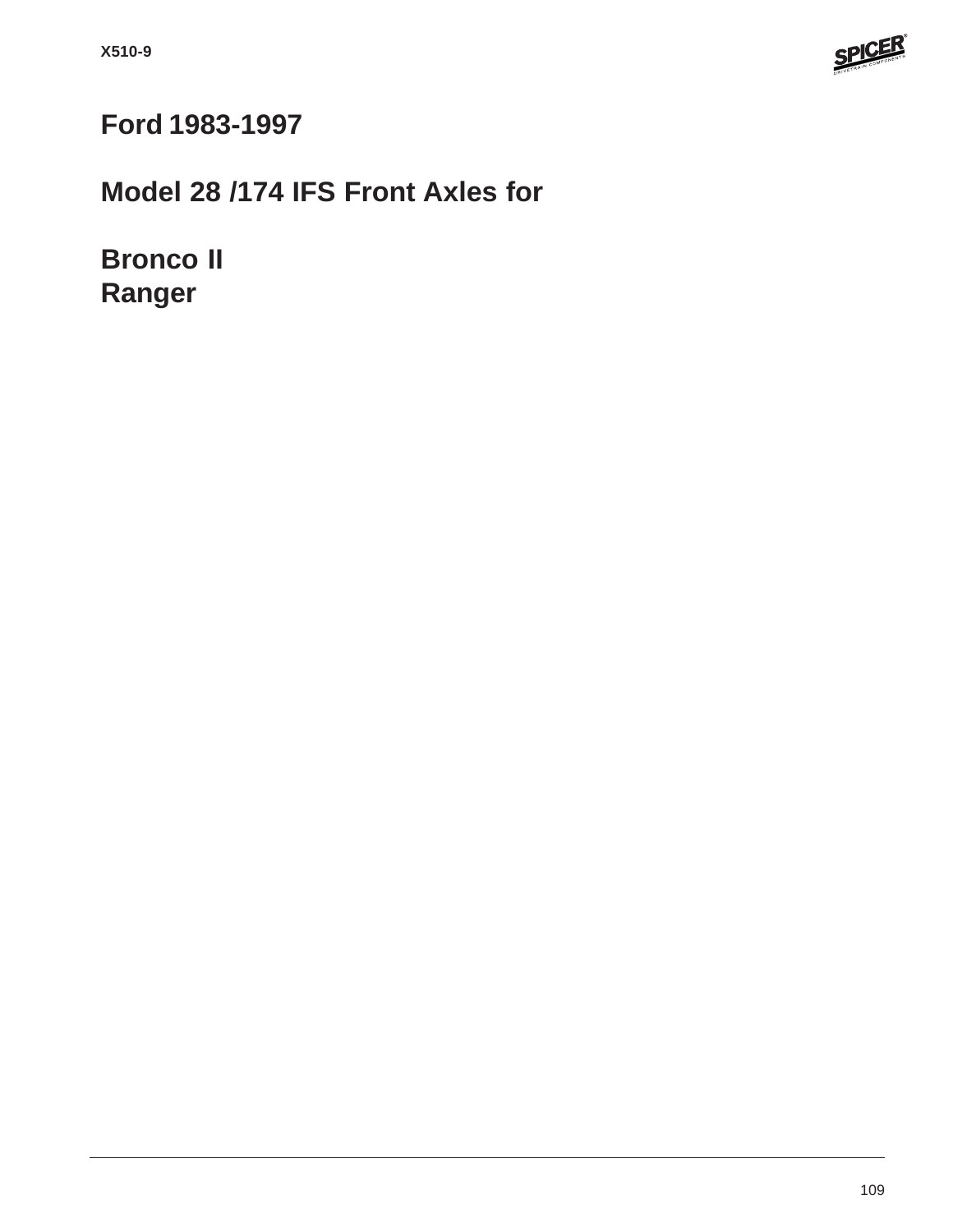

#### **Exploded View Ford Model 28 /174 IFS Front Axles**

**X510-9**

**Contract** Bill of Materiarial is located on the back<br>side for model years 1994 and later 74 ∖†  $12\begin{array}{c} 14 \\ 1 \ \end{array}$  $75$  $\overline{\mathbf{4}}$  $\begin{bmatrix} 11 \\ 1 \end{bmatrix}$ ΄3 Trac-Lok  $10$  $26\overline{)28}$ **BOO**  $^{\circ}$ 8 25 34 31 78 69 **COLOR** 30  $\mathbb{Q}$  $\mathbb{D}$  $68\frac{67}{66}$ 23  $\bm{\mathcal{C}}$ 18 8Ŏ  $32$ 19 IJ 80  $\overline{81}$ త **10** 27  $3\dot{3}$  $24$ 26  $2120$  $- 0$ ⊛ 29 Ø O)  $23$ 28 Ġ  $22$  $\overline{\mathbf{5}}$ 3  $31$ 2 40 39 35 习 Bill of Material # will be located here 38  $16$ on model years 1993 and earlier 41  $76-$ 36 42  $\overline{\mathbf{17}}$ ⋐ 50 37  $43^{'}$ **TA** 51 52  $\frac{44}{45}$  46 (O  $47$ C (P a<br>Co 53 54  $\overline{\mathcal{C}}_{\overline{\mathcal{C}}}$ 57  $55$ 57 58 59 60 61 62 6  $56$ 64<br>65 63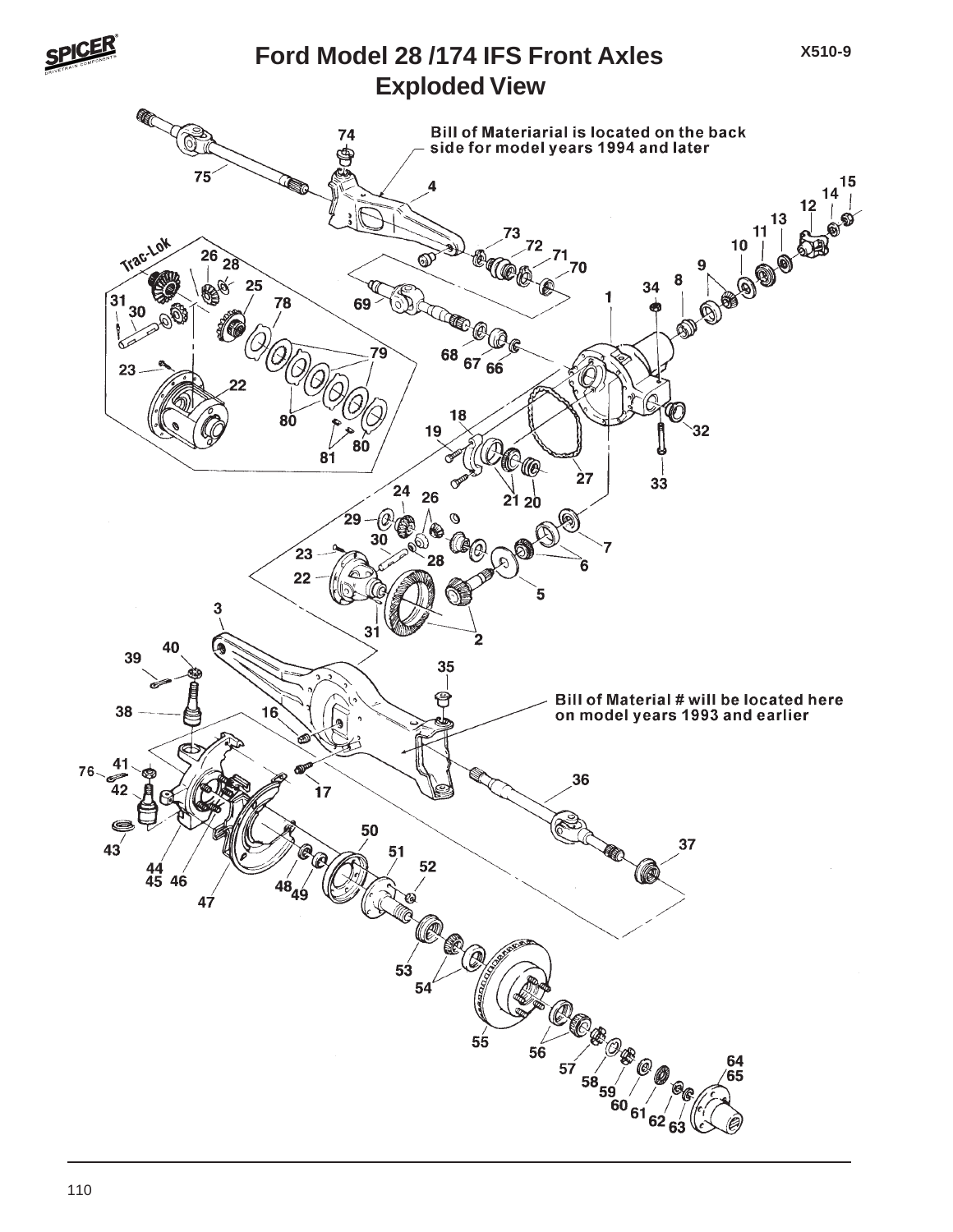#### **Parts Listing Ford Model 28 /174 IFS Front Axles**



| <b>ITEM</b><br>NO. | <b>PART</b><br><b>NUMBER</b> | <b>DESCRIPTION</b>                      |    | <b>PART</b><br><b>NUMBER</b> | <b>DESCRIPTION</b>                                               |  |  |
|--------------------|------------------------------|-----------------------------------------|----|------------------------------|------------------------------------------------------------------|--|--|
| 1                  | $-^{(3)}$                    | Housing - Axle Service                  | 38 | $-^{(2)}$                    | Socket - Upper                                                   |  |  |
| 2                  | $-$ (1)                      | Drive Pinion & Gear Assembly            | 39 | $-^{(2)}$                    | Cotter Pin (Upper Socket)                                        |  |  |
| 3                  | $-^{(3)}$                    | LH Support Arm Assembly                 |    | $-^{(2)}$                    | Snap Ring (Upper Socket)                                         |  |  |
| 4                  | $-^{(3)}$                    | RH Support Arm Assembly                 | 40 | $-^{(2)}$                    | Nut - Slotted Upper                                              |  |  |
| 5                  | $- (4)$                      | Inner Pinion Shims                      | 41 | $-^{(2)}$                    | Lock Nut (Lower Socket)                                          |  |  |
|                    |                              | (see shim packages)                     | 42 | $-^{(2)}$                    | Socket - Lower                                                   |  |  |
|                    | 707081X                      | KIT - Pinion Bearing Shim               | 43 | 40547                        | Snap Ring                                                        |  |  |
|                    |                              | (inc items 5, 8, 14, 15, 27, 66)        | 44 | $-^{(3)}$                    | <b>Right Knuckle</b>                                             |  |  |
|                    | 707082X                      | PKG - Diff & Pinion Bearing Shim        | 45 | $-^{(3)}$                    | Left Knuckle                                                     |  |  |
|                    |                              | (inc items 5, 8, 14, 15, 20, 27, 66)    | 46 | $-^{(2)}$                    | $Bolt - Hex$                                                     |  |  |
| 6                  | 706123X                      | KIT - Inner Pinion Bearing              | 47 | $-^{(3)}$                    | Splash Shield                                                    |  |  |
| 7                  | 620879                       | Baffle - Pinion Bearing                 | 48 | $-^{(2)}$                    | Oil Seal - Spindle                                               |  |  |
| 8                  | 620878-1                     | Collapsible Spacer                      | 49 | $-^{(2)}$                    | Bearing Assembly - Spindle                                       |  |  |
| 9                  | 706894X                      | KIT - Outer Pinion Bearing              | 50 | $-^{(2)}$                    | <b>Brake Dust Shield</b>                                         |  |  |
| 10                 | 36714                        | Slinger - Outer Pinion Bearing          | 51 | $-^{(2)}$                    | Spindle                                                          |  |  |
| 11                 | 40554                        | Seal - Pinion Oil                       | 52 | 40107                        | Lock Nut (qty 10)                                                |  |  |
| 12                 | $2 - 4 - 6131 - 1X$          | End Yoke Assembly (inc 13)              | 53 | $-^{(2)}$                    | Oil Seal                                                         |  |  |
| 13                 | 41498                        | Slinger - End Yoke                      | 54 | $-^{(2)}$                    | KIT - Inner Wheel Bearing                                        |  |  |
| 14                 | 30186                        | Washer - Pinion Nut                     | 55 | $-^{(3)}$                    | Hub & Rotor                                                      |  |  |
| 15                 | 30185                        | Pinion Nut                              | 56 | $-$ (2)                      | KIT - Outer Wheel Bearing                                        |  |  |
| 16                 | $-^{(2)}$                    | Fill Plug                               | 57 | $-^{(2)}$                    | Nut & Pin Assy (manual hub lock)                                 |  |  |
| 17                 | 40326-1                      | <b>Bolt - Differential Carrier</b>      | 58 | $- (2)$                      | Lock Nut (manual hub lock)                                       |  |  |
| 18                 | $-$ (4)                      | Differential Bearing Cap                | 59 | $-^{(2)}$                    | Spindle Nut (manual hub lock)                                    |  |  |
| 19                 | 620752                       | Bolt - Differential Bearing Cap         | 60 | $-^{(2)}$                    | Thrustwasher - Bearing                                           |  |  |
| 20                 | 706896X                      | PKG - Diff Bearing Shim (inc 27,66)     | 61 | $-^{(2)}$                    | Bearing - Needle Thrust                                          |  |  |
| 21                 | 706893X                      | KIT - Differential Bearing              | 62 | $-^{(2)}$                    | Spacer - Axle Shaft                                              |  |  |
| 22                 | $-$ (4)                      | Case - Differential                     |    | $-^{(2)}$                    | PKG - Thrustwasher                                               |  |  |
| 23                 | 41221                        | Bolt - Drive Gear (qty 10)              | 63 | $-^{(2)}$                    | Snap Ring                                                        |  |  |
| 24                 | 40380                        | Gear - Differential (std)               | 64 | $-^{(2)}$                    | Manual Hub Lock Assembly                                         |  |  |
| 25                 | 40382                        | Gear - Differential (t/l)               | 65 | $-^{(3)}$                    | Automatic Hub Lock Assembly                                      |  |  |
| 26                 | 32926                        | Pinion - Differential                   | 66 | 42570                        | Snap Ring                                                        |  |  |
| 27                 | 38615                        | <b>RTV Silicone Sealant</b>             | 67 | 565987                       | <b>Bearing Assembly</b>                                          |  |  |
| 28                 | 34096                        | Thrustwasher - Differential Pinion      | 68 | 40108                        | Oil Seal                                                         |  |  |
| 29                 | 620875                       | Thrustwasher - Differential Gear (std)  | 69 | $-$ (1)                      | Shaft & Slip Yoke Assy (inc 70)                                  |  |  |
| 30                 | 32915                        | Shaft - Differential                    | 70 | $-$ (2)                      | Oil Seal                                                         |  |  |
| 31                 | 13449                        | Lock - Differential Shaft               | 71 | $-^{(2)}$                    | Clamp - Keystone                                                 |  |  |
| 32                 | 40403                        | Oil Seal                                | 72 | $-^{(2)}$<br>$-^{(2)}$       | Rubber Boot                                                      |  |  |
| 33                 | 40817-1                      | Pinch Bolt                              | 73 | $-^{(5)}$                    | Clamp - Keystone                                                 |  |  |
| 34                 | 40818<br>$-^{(5)}$           | Nut - Pinch Bolt                        | 74 | $- (1)$                      | Camber Bushing (RH)                                              |  |  |
| 35                 | $-$ (1)                      | Camber Bushing (LH)                     | 75 | $-^{(2)}$                    | Right Shaft & Joint Assembly                                     |  |  |
| 36                 | $-$ (2)                      | Left Shaft & Joint Assembly<br>Oil Seal | 76 |                              | Cotter Pin (Lower Socket)                                        |  |  |
| 37                 | $-^{(2)}$                    | KIT - Spindle Assembly                  | 78 | 706892X<br>$-$ (4)           | KIT - Differential Plate & Disc (t/l)                            |  |  |
|                    |                              | (inc items 37, 48, 49, 51)              | 79 | $- (4)$                      | Plate - Differential Pressure (t/l)<br>Disc - Differential (t/l) |  |  |
|                    | $-^{(2)}$                    | Spindle Assembly                        | 80 | $-$ (4)                      | Plate - Differential (t/l)                                       |  |  |
|                    | $-^{(2)}$                    | KIT - Spindle Seal & Bearing            |    |                              | (selective thickness)                                            |  |  |
|                    |                              | (inc items 37, 48, 49)                  | 81 | 35676                        | Differential Clutch Retainer (t/l)                               |  |  |
|                    |                              |                                         |    |                              |                                                                  |  |  |
|                    |                              |                                         |    |                              |                                                                  |  |  |
|                    |                              |                                         |    |                              |                                                                  |  |  |
|                    |                              |                                         |    |                              |                                                                  |  |  |
|                    |                              |                                         |    |                              |                                                                  |  |  |

<sup>(1)</sup> See "Bill of Material Table" on next page

- (2) See "Variable Parts Table" within this section
- (3) Contact Vehicle Manufacturer
- (4) Not Sold Separately
- (5) See Camber/Casting Bushing Table in the back of the Ford section of this catalog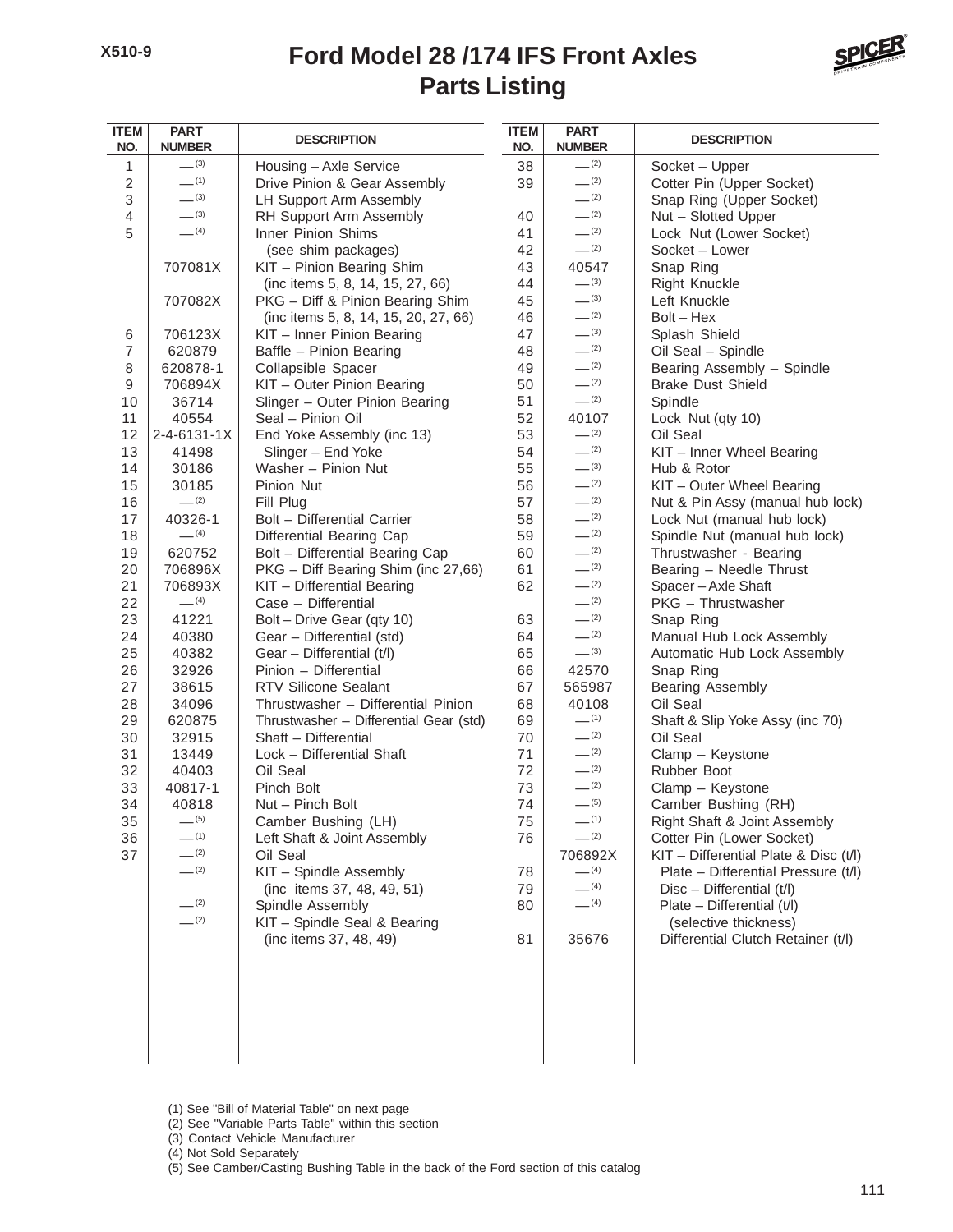

## **Bill of Material Table Ford Model 28 /174 IFS Front Axles**

| Axle                                                                                                                                       |                      |              |                           | <b>Axle Kits</b>              | Shaft & Joint Assy. |                        |                      |                      |            |  |
|--------------------------------------------------------------------------------------------------------------------------------------------|----------------------|--------------|---------------------------|-------------------------------|---------------------|------------------------|----------------------|----------------------|------------|--|
| <b>Bill of</b><br>Diff.                                                                                                                    |                      |              | <b>Ring Gear &amp;</b>    |                               |                     | <b>Right Hand</b>      | <b>Left Hand</b>     | Shaft & Slip         |            |  |
| <b>Material</b>                                                                                                                            | <b>Type</b>          | Ratio        | Pinion Kit <sup>(7)</sup> | Case Assy. Kit <sup>(8)</sup> | Case Kit            | <b>Inner Parts Kit</b> | Shaft Assy.          | <b>Shaft Assy.</b>   | Yoke Assy. |  |
| 1983-84 Ranger                                                                                                                             |                      |              |                           |                               |                     |                        |                      |                      |            |  |
| 610171-1                                                                                                                                   | Standard             | 3.08         | 707080-1X                 | 706972X                       | 706973X             | 706890X                | 71702-1X             | 71703-1X             | 71691X     |  |
| 610171-3                                                                                                                                   | Standard             | 3.45         | 707080-2X                 | 706972X                       | 706973X             | 706890X                | 71702-1X             | 71703-1X             | 71691X     |  |
| 610171-5                                                                                                                                   | Standard             | 3.73         | 707080-3X                 | 706974X                       | 706975X             | 706890X                | 71702-1X             | 71703-1X             | 71691X     |  |
| 610171-6                                                                                                                                   | <b>Trac Lok</b>      | 3.73         | 707080-3X                 | 706885X                       | 706889X             | 706891X                | 71702-1X             | 71703-1X             | 71691X     |  |
| 610171-8                                                                                                                                   | Standard             | 3.45         | 707080-2X                 | 706972X                       | 706973X             | 706890X                | 71702-1X             | 71703-1X             | 71691X     |  |
| 610171-9                                                                                                                                   | Standard             | 3.73         | 707080-3X                 | 706974X                       | 706975X             | 706890X                | 71702-1X             | 71703-1X             | 71691X     |  |
| 610171-10                                                                                                                                  | Standard             | 4.10         | 707080-4X                 | 706974X                       | 706975X             | 706890X                | 71702-1X             | 71703-1X             | 71691X     |  |
| 610171-11                                                                                                                                  | Standard             | 3.08         | 707080-1X                 | 706972X                       | 706973X             | 706890X                | 71702-1X             | 71703-1X             | 71691X     |  |
| 610171-12                                                                                                                                  | Standard             | 3.45         | 707080-2X                 | 706972X                       | 706973X             | 706890X                | 71702-1X             | 71703-1X             | 71691X     |  |
| 610171-13                                                                                                                                  | Standard             | 3.73         | 707080-3X                 | 706974X                       | 706975X             | 706890X                | 71702-1X             | 71703-1X             | 71691X     |  |
| 610171-14                                                                                                                                  | Standard             | 3.45         | 707080-2X                 | 706972X                       | 706973X             | 706890X                | 71702-1X             | 71703-1X             | 71691X     |  |
| 610171-15                                                                                                                                  | Standard             | 3.73         | 707080-3X                 | 706974X                       | 706975X             | 706890X                | 71702-1X             | 71703-1X             | 71691X     |  |
| 610171-16                                                                                                                                  | Standard             | 4.10         | 707080-4X                 | 706974X                       | 706975X             | 706890X                | 71702-1X             | 71703-1X             | 71691X     |  |
|                                                                                                                                            |                      |              |                           |                               |                     |                        |                      |                      | 71691X     |  |
| 610171-17<br><b>Trac Lok</b><br>4.10<br>707080-4X<br>706885X<br>706889X<br>706891X<br>71702-1X<br>71703-1X<br>1984 1/2-85 Ranger/Bronco II |                      |              |                           |                               |                     |                        |                      |                      |            |  |
| 610223-1                                                                                                                                   | <b>Trac Lok</b>      | 3.73         | 707080-3X                 | 706885X                       | 706889X             | 706891X                | 71702-1X             | 71703-1X             | 71691X     |  |
| 610223-2                                                                                                                                   | Standard             | 3.08         | 707080-1X                 | 706972X                       | 706973X             | 706890X                | 71702-1X             | 71703-1X             | 71691X     |  |
| 610223-3                                                                                                                                   | Standard             | 3.45         | 707080-2X                 | 706972X                       | 706973X             | 706890X                | 71702-1X             | 71703-1X             | 71691X     |  |
| 610223-4                                                                                                                                   | Standard             | 3.73         | 707080-3X                 | 706974X                       | 706975X             | 706890X                | 71702-1X             | 71703-1X             | 71691X     |  |
| 610223-5                                                                                                                                   | Standard             | 3.45         | 707080-2X                 | 706972X                       | 706973X             | 706890X                | 71702-1X             | 71703-1X             | 71691X     |  |
| 610223-6                                                                                                                                   | Standard             | 3.73         | 707080-3X                 | 706974X                       | 706975X             | 706890X                | 71702-1X             | 71703-1X             | 71691X     |  |
| 610223-7                                                                                                                                   | Standard             | 4.10         | 707080-4X                 | 706974X                       | 706975X             | 706890X                | 71702-1X             | 71703-1X             | 71691X     |  |
| 610223-8                                                                                                                                   | <b>Trac Lok</b>      | 4.10         | 707080-4X                 | 706885X                       | 706889X             | 706891X                | 71702-1X             | 71703-1X             | 71691X     |  |
| 610223-9                                                                                                                                   |                      | 3.45         | 707080-2X                 | 706972X                       | 706973X             | 706890X                | 71702-1X             | 71703-1X             | 71691X     |  |
|                                                                                                                                            | Standard             |              | 707080-3X                 | 706974X                       |                     |                        |                      |                      | 71691X     |  |
| 610223-10                                                                                                                                  | Standard             | 3.73         |                           |                               | 706975X             | 706890X<br>706890X     | 71702-1X<br>71702-1X | 71703-1X<br>71703-1X |            |  |
| 610223-11<br>1986-87 Ranger/Bronco II                                                                                                      | Standard             | 4.10         | 707080-4X                 | 706974X                       | 706975X             |                        |                      |                      | 71691X     |  |
| 610249-1                                                                                                                                   | <b>Trac Lok</b>      | 3.73         | 707080-3X                 | 706885X                       | 706889X             | 706891X                | 71702-1X             | 71703-1X             | 71691X     |  |
|                                                                                                                                            |                      |              | 707080-1X                 | 706972X                       | 706973X             | 706890X                | 71702-1X             | 71703-1X             | 71691X     |  |
| 610249-2                                                                                                                                   | Standard             | 3.08         |                           | 706972X                       |                     | 706890X                |                      | 71703-1X             | 71691X     |  |
| 610249-3<br>610249-4                                                                                                                       | Standard             | 3.45<br>3.73 | 707080-2X                 |                               | 706973X             |                        | 71702-1X<br>71702-1X | 71703-1X             |            |  |
|                                                                                                                                            | Standard             |              | 707080-3X                 | 706974X                       | 706975X             | 706890X                |                      |                      | 71691X     |  |
| 610249-5                                                                                                                                   | Standard             | 4.10         | 707080-4X                 | 706974X                       | 706975X             | 706890X                | 71702-1X             | 71703-1X             | 71691X     |  |
| 610249-6                                                                                                                                   | Trac Lok             | 4.10         | 707080-4X                 | 706885X                       | 706889X             | 706891X                | 71702-1X             | 71703-1X             | 71691X     |  |
| 610249-7                                                                                                                                   | Standard             | 3.45         | 707080-2X                 | 706972X                       | 706973X             | 706890X                | 71702-1X             | 71703-1X             | 71691X     |  |
| 610249-8                                                                                                                                   | Standard             | 3.73         | 707080-3X                 | 706974X                       | 706975X             | 706890X                | 71702-1X             | 71703-1X             | 71691X     |  |
| 610249-9                                                                                                                                   | Standard             | 4.10         | 707080-4X                 | 706974X                       | 706975X             | 706890X                | 71702-1X             | 71703-1X             | 71691X     |  |
| 1987 1/2 Ranger/Bronco II<br>610298-3                                                                                                      | Standard             | 3.45         | 707080-2X                 | 706972X                       | 706973X             | 706890X                | 71702-1X             | 71703-1X             | 71691X     |  |
|                                                                                                                                            | Standard             |              | 707080-3X                 | 706974X                       |                     | 706890X                | 71702-1X             | 71703-1X             | 71691X     |  |
| 610298-4                                                                                                                                   |                      | 3.73         |                           |                               | 706975X             |                        |                      |                      | 71691X     |  |
| 610298-5                                                                                                                                   | Standard             | 4.10         | 707080-4X                 | 706974X                       | 706975X<br>706973X  | 706890X                | 71702-1X             | 71703-1X             | 71691X     |  |
| 610298-7<br>610298-8                                                                                                                       | Standard<br>Standard | 3.45<br>3.73 | 707080-2X<br>707080-3X    | 706972X<br>706974X            | 706975X             | 706890X<br>706890X     | 71702-1X<br>71702-1X | 71703-1X<br>71703-1X | 71691X     |  |
| 610298-9                                                                                                                                   | Standard             |              | 707080-4X                 | 706974X                       |                     | 706890X                | 71702-1X             | 71703-1X             | 71691X     |  |
|                                                                                                                                            |                      | 4.10         |                           |                               | 706975X             |                        |                      |                      |            |  |
|                                                                                                                                            |                      |              |                           |                               |                     |                        |                      |                      |            |  |
|                                                                                                                                            |                      |              |                           |                               |                     |                        |                      |                      |            |  |

(7) See Ring Gear & Pinion Kits in XGI Catalog for ratio & tooth combinations.

(8) See Differential Case Assy Kits in XGI Catalog for spline data & ratios.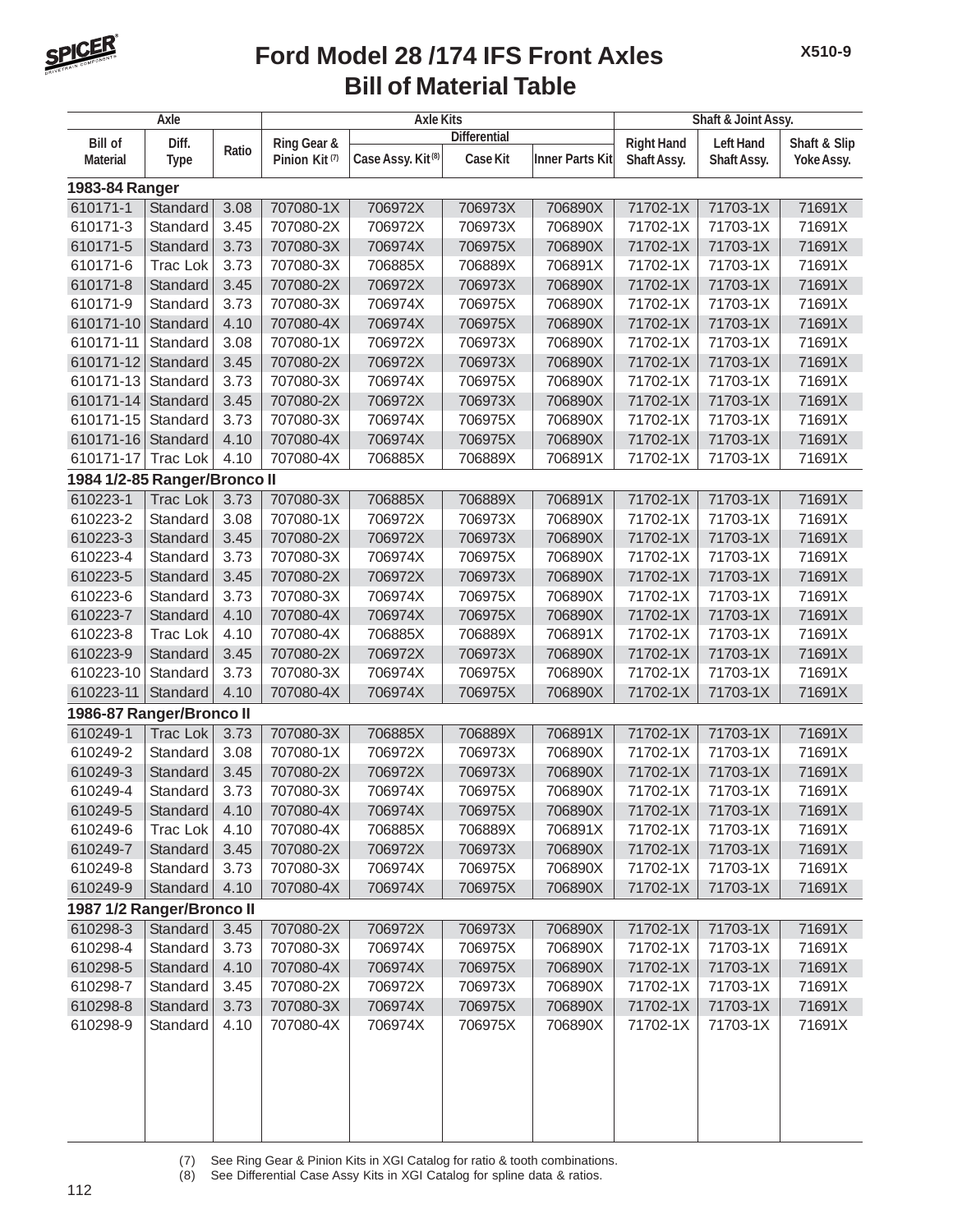## **Bill of Material Table Ford Model 28 /174 IFS Front Axles**



| <b>Axle</b>                      |             |             |                           | <b>Axle Kits</b>              |                   | Shaft & Joint Assy.    |              |             |            |  |  |  |
|----------------------------------|-------------|-------------|---------------------------|-------------------------------|-------------------|------------------------|--------------|-------------|------------|--|--|--|
| <b>Bill of</b><br>Diff.<br>Ratio |             | Ring Gear & | <b>Differential</b>       |                               | <b>Right Hand</b> | <b>Left Hand</b>       | Shaft & Slip |             |            |  |  |  |
| <b>Material</b>                  | <b>Type</b> |             | Pinion Kit <sup>(7)</sup> | Case Assy. Kit <sup>(8)</sup> | Case Kit          | <b>Inner Parts Kit</b> | Shaft Assy.  | Shaft Assy. | Yoke Assy. |  |  |  |
| 1988-89 Ranger/Bronco II         |             |             |                           |                               |                   |                        |              |             |            |  |  |  |
| 610307-1                         | Standard    | 3.45        | 707080-2X                 | 706972X                       | 706973X           | 706890X                | 71702-1X     | 71703-1X    | 71691X     |  |  |  |
| 610307-2                         | Standard    | 3.73        | 707080-3X                 | 706974X                       | 706975X           | 706890X                | 71702-1X     | 71703-1X    | 71691X     |  |  |  |
| 610307-3                         | Standard    | 4.10        | 707080-4X                 | 706974X                       | 706975X           | 706890X                | 71702-1X     | 71703-1X    | 71691X     |  |  |  |
| 610307-4                         | Standard    | 3.45        | 707080-2X                 | 706972X                       | 706973X           | 706890X                | 71702-1X     | 71703-1X    | 71691X     |  |  |  |
| 610307-5                         | Standard    | 3.73        | 707080-3X                 | 706974X                       | 706975X           | 706890X                | 71702-1X     | 71703-1X    | 71691X     |  |  |  |
| 610307-6                         | Standard    | 4.10        | 707080-4X                 | 706974X                       | 706975X           | 706890X                | 71702-1X     | 71703-1X    | 71691X     |  |  |  |
| 1993-94 1/2 Ranger               |             |             |                           |                               |                   |                        |              |             |            |  |  |  |
| 610418-1                         | Standard    | 3.73        | 707080-3X                 | 707270X                       | 707272X           | 706890X                | 74931-1X     | 74933-1X    | 74414-1X   |  |  |  |
| 610418-2                         | Standard    | 4.10        | 707080-4X                 | 707270X                       | 707272X           | 706890X                | 74931-1X     | 74933-1X    | 74414-1X   |  |  |  |
| 610418-3                         | Standard    | 3.73        | 707080-3X                 | 707270X                       | 707272X           | 706890X                | 74931-1X     | 74933-1X    | 74414-1X   |  |  |  |
| 610418-4                         | Standard    | 4.10        | 707080-4X                 | 707270X                       | 707272X           | 706890X                | 74931-1X     | 74933-1X    | 74414-1X   |  |  |  |
| 610418-5                         | Standard    | 3.45        | 707080-2X                 | 707271X                       | 707273X           | 706890X                | 74931-1X     | 74933-1X    | 74414-1X   |  |  |  |
| 610418-6                         | Standard    | 3.45        | 707080-2X                 | 707271X                       | 707273X           | 706890X                | 74931-1X     | 74933-1X    | 74414-1X   |  |  |  |
| 1995-97 1/2 Ranger - ABS         |             |             |                           |                               |                   |                        |              |             |            |  |  |  |
| 610484-4                         | Standard    | 3.73        | 707080-3X                 | 707270X                       | 707272X           | 706890X                | 75240-1X     | 75242-1X    | 74414-1X   |  |  |  |
| 610484-6                         | Standard    | 4.10        | 707080-4X                 | 707270X                       | 707272X           | 706890X                | 75240-1X     | 75242-1X    | 74414-1X   |  |  |  |
| 610484-7                         | Standard    | 3.73        | 707080-3X                 | 707270X                       | 707272X           | 706890X                | 75240-1X     | 75242-1X    | 74414-1X   |  |  |  |
| 610484-8                         | Standard    | 4.10        | 707080-4X                 | 707270X                       | 707272X           | 706890X                | 75240-1X     | 75242-1X    | 74414-1X   |  |  |  |
| 1997 Ranger - non ABS            |             |             |                           |                               |                   |                        |              |             |            |  |  |  |
| 610653-1                         | Standard    | 3.73        | 707080-3X                 | 707270X                       | 707272X           | 706890X                | 75240-1X     | 75242-1X    | 74414-1X   |  |  |  |
| 610653-2                         | Standard    | 3.73        | 707080-3X                 | 707270X                       | 707272X           | 706890X                | 75240-1X     | 75242-1X    | 74414-1X   |  |  |  |
| 610653-3                         | Standard    | 4.10        | 707080-4X                 | 707270X                       | 707272X           | 706890X                | 75240-1X     | 75242-1X    | 74414-1X   |  |  |  |
| 610653-4                         | Standard    | 4.10        | 707080-4X                 | 707270X                       | 707272X           | 706890X                | 75240-1X     | 75242-1X    | 74414-1X   |  |  |  |
|                                  |             |             |                           |                               |                   |                        |              |             |            |  |  |  |
|                                  |             |             |                           |                               |                   |                        |              |             |            |  |  |  |
|                                  |             |             |                           |                               |                   |                        |              |             |            |  |  |  |
|                                  |             |             |                           |                               |                   |                        |              |             |            |  |  |  |
|                                  |             |             |                           |                               |                   |                        |              |             |            |  |  |  |
|                                  |             |             |                           |                               |                   |                        |              |             |            |  |  |  |
|                                  |             |             |                           |                               |                   |                        |              |             |            |  |  |  |
|                                  |             |             |                           |                               |                   |                        |              |             |            |  |  |  |
|                                  |             |             |                           |                               |                   |                        |              |             |            |  |  |  |
|                                  |             |             |                           |                               |                   |                        |              |             |            |  |  |  |
|                                  |             |             |                           |                               |                   |                        |              |             |            |  |  |  |
|                                  |             |             |                           |                               |                   |                        |              |             |            |  |  |  |
|                                  |             |             |                           |                               |                   |                        |              |             |            |  |  |  |
|                                  |             |             |                           |                               |                   |                        |              |             |            |  |  |  |
|                                  |             |             |                           |                               |                   |                        |              |             |            |  |  |  |
|                                  |             |             |                           |                               |                   |                        |              |             |            |  |  |  |
|                                  |             |             |                           |                               |                   |                        |              |             |            |  |  |  |
|                                  |             |             |                           |                               |                   |                        |              |             |            |  |  |  |
|                                  |             |             |                           |                               |                   |                        |              |             |            |  |  |  |
|                                  |             |             |                           |                               |                   |                        |              |             |            |  |  |  |
|                                  |             |             |                           |                               |                   |                        |              |             |            |  |  |  |
|                                  |             |             |                           |                               |                   |                        |              |             |            |  |  |  |
|                                  |             |             |                           |                               |                   |                        |              |             |            |  |  |  |
|                                  |             |             |                           |                               |                   |                        |              |             |            |  |  |  |
|                                  |             |             |                           |                               |                   |                        |              |             |            |  |  |  |

(7) See Ring Gear & Pinion Kits in XGI Catalog for ratio & tooth combinations.

(8) See Differential Case Assy Kits in XGI Catalog for spline data & ratios.